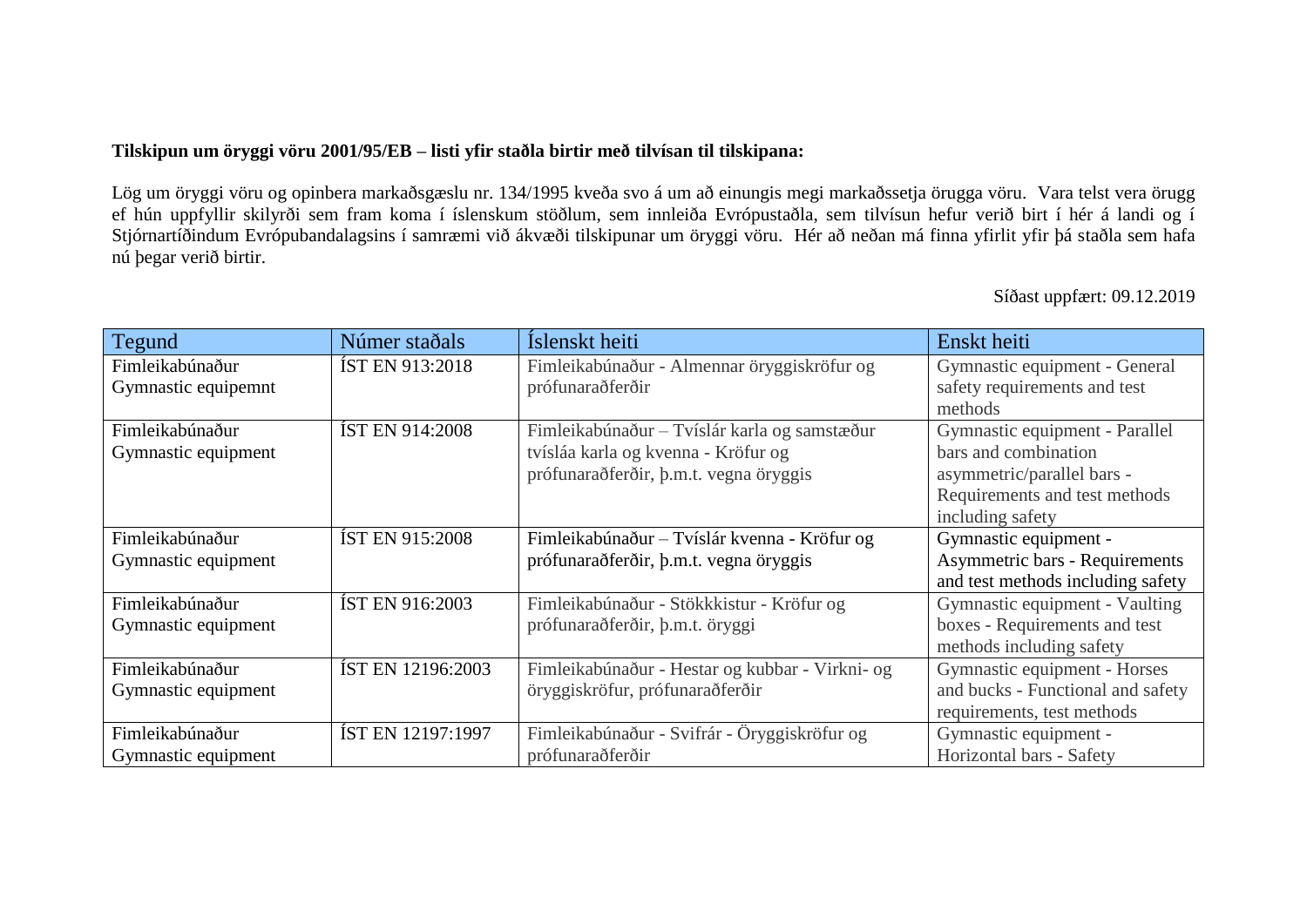|                     |                          |                                                   | requirements and test methods     |
|---------------------|--------------------------|---------------------------------------------------|-----------------------------------|
| Fimleikabúnaður     | IST EN 12346:1998        | Fimleikabúnaður - Veggrimlar, reitarimlar og      | Gymnastic equipment - Wall bars,  |
| Gymnastic equipment |                          | klifurgrindur - Öryggiskröfur og prófunaraðferðir | lattice ladders and climbing      |
|                     |                          |                                                   | frames - Safety requirements and  |
|                     |                          |                                                   | test methods                      |
| Fimleikabúnaður     | <b>IST EN 12432:1998</b> | Fimleikabúnaður - Jafnvægisslár - Virkni- og      | Gymnastic equipment - Balancing   |
| Gymnastic equipment |                          | öryggiskröfur, prófunaraðferðir                   | beams - Functional and safety     |
|                     |                          |                                                   | requirements, test methods        |
| Fimleikabúnaður     | IST EN 12432:1998        | Fimleikabúnaður - Hringir - Virkni- og            | Gymnastic equipment - Balancing   |
| Gymnastic equipment |                          | öryggiskröfur, prófunaraðferðir                   | beams - Functional and safety     |
|                     |                          |                                                   | requirements, test methods        |
| Fimleikabúnaður     | <b>ÍST EN 12655:1998</b> | Fimleikabúnaður - Hringir - Virkni- og            | Gymnastic equipment - Hanging     |
| Gymnastic equipment |                          | öryggiskröfur, prófunaraðferðir                   | rings - Functional and safety     |
|                     |                          |                                                   | requirements, test methods        |
| Fimleikabúnaður     | IST EN 13219:2008        | Fimleikabúnaður - Trampólín - Virkni- og          | Gymnastic equipment -             |
| Gymnastic equipment |                          | öryggiskröfur, prófunaraðferðir                   | Trampolines - Functional and      |
|                     |                          |                                                   | safety requirements, test methods |

| Tegund                        | Númer staðals            | Íslenskt heiti                                | Enskt heiti                        |
|-------------------------------|--------------------------|-----------------------------------------------|------------------------------------|
| Líkamsræktartæki - Stationary | <b>ÍST EN ISO 20957-</b> | Líkamsræktartæki – Hluti 1: Almennar          | Stationary training equipment -    |
| training equipment            | 1:2013                   | öryggiskröfur og prófunaraðferðir             | Part 1: General safety             |
|                               |                          |                                               | requirements and test methods      |
| Líkamsræktartæki – Stationary | <b>IST EN 957-2:2003</b> | Líkamsræktartæki – Hluti 2:                   | Stationary training equipment -    |
| training equipment            |                          | Styrktarbjálfunartæki, sérkröfur um öryggi og | Part 2: Strength training          |
|                               |                          | prófunaraðferðir                              | equipment, additional specific     |
|                               |                          |                                               | safety requirements and test       |
|                               |                          |                                               | methods                            |
| Líkamsræktartæki – Stationary | <b>ÍST EN ISO 20957-</b> | Kyrrstæð líkamsræktartæki – Hluti 4:          | Stationary training equipment -    |
| training equipment            | 4:2016                   | Styrkþjálfunarbekkir, sérstakar               | Part 4: Strength training benches, |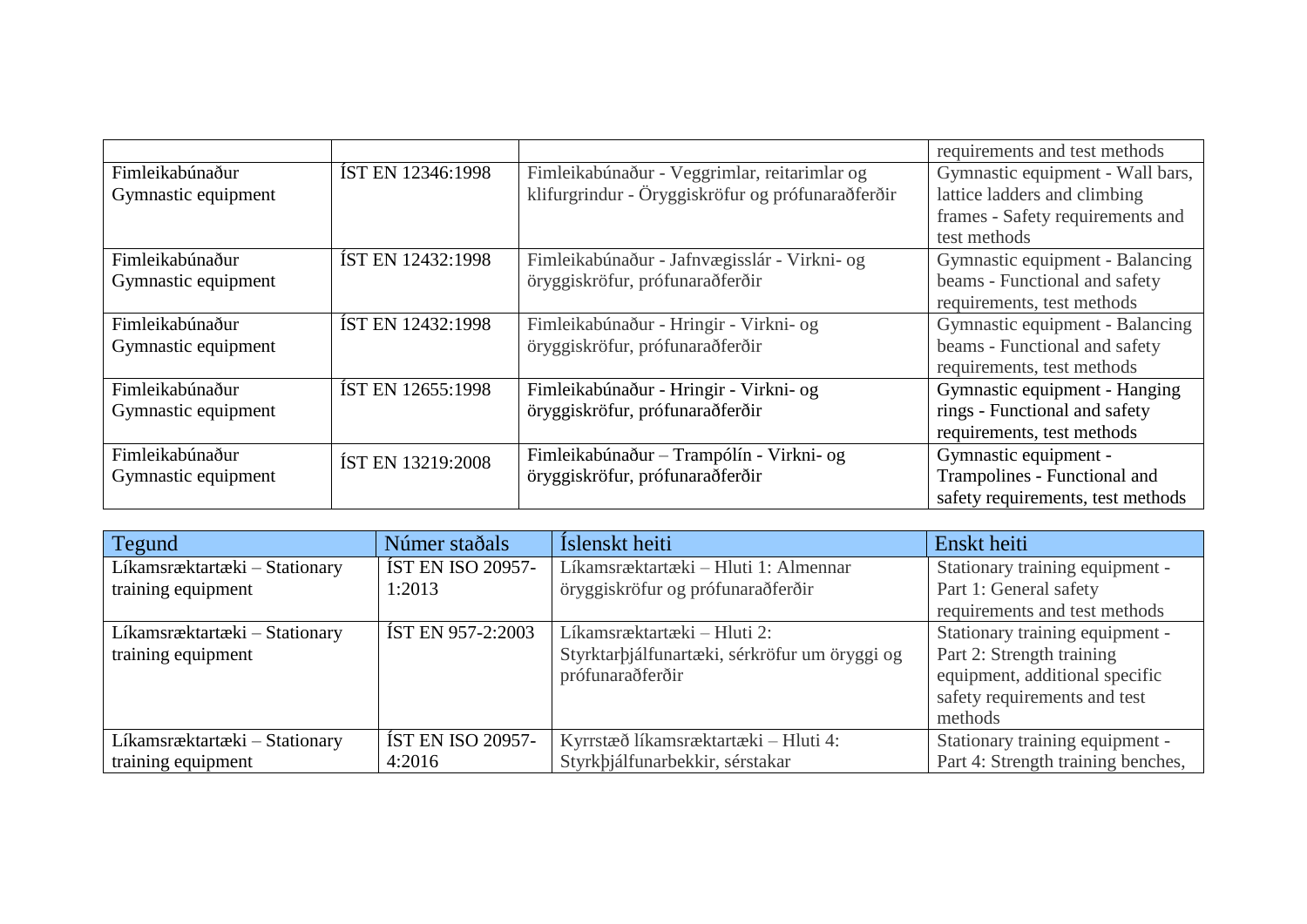|                                                     |                                        | viðbótaröryggiskröfur og prófunaraðferðir                                                                                                                                | additional specific safety<br>requirements and test methods                                                                                                              |
|-----------------------------------------------------|----------------------------------------|--------------------------------------------------------------------------------------------------------------------------------------------------------------------------|--------------------------------------------------------------------------------------------------------------------------------------------------------------------------|
| Líkamsræktartæki - Stationary<br>training equipment | <b>ÍST EN ISO 20957-</b><br>5:2016     | Kyrrstæð líkamsræktartæki - Hluti 5: Kyrrstæð<br>þrekhjól og sveifarbúnaður til þjálfunar á efri<br>hluta líkama, sérstakar viðbótaröryggiskröfur<br>og prófunaraðferðir | Stationary training equipment -<br>Part 5: Pedal crank training<br>equipment, additional specific<br>safety requirements and test<br>methods                             |
| Líkamsræktartæki - Stationary<br>training equipment | <b>ÍST EN 957-</b><br>$6:2010+A1:2014$ | Líkamsræktartæki - Hluti 6: Göngu- og<br>hlaupabretti, sérkröfur um öryggi og<br>prófunaraðferðir                                                                        | Stationary training equipment -<br>Part 6: Treadmills, additional<br>specific safety requirements and<br>test methods                                                    |
| Líkamsræktartæki - Stationary<br>training equipment | <b>ÍST EN 957-7:1998</b>               | Líkamsræktartæki - Hluti 7: Róðrarvélar,<br>sérkröfur um öryggi og prófunaraðferðir                                                                                      | Stationary training equipment -<br>Part 7: Rowing machines,<br>additional specific safety<br>requirements and test methods                                               |
| Líkamsræktartæki - Stationary<br>training equipment | <b>ÍST EN ISO 20957-</b><br>8:2017     | Líkamsræktartæki - Hluti 8: Stigvélar og<br>þrekstigar - Sérkröfur um öryggi og<br>prófunaraðferðir                                                                      | Stationary training equipment -<br>Part 8: Steppers, stairclimbers and<br>climbers - Additional specific<br>safety requirements and test<br>methods                      |
| Líkamsræktartæki - Stationary<br>training equipment | <b>ÍST EN ISO 20957-</b><br>9:2016     | Kyrrstæð líkamsræktartæki - Hluti 9: Stigvélar,<br>sérstakar viðbótaröryggiskröfur og<br>prófunaraðferðir                                                                | Stationary training equipment -<br>Part 9: Elliptical trainers,<br>additional specific safety<br>requirements and test methods                                           |
| Líkamsræktartæki - Stationary<br>training equipment | <b>ÍST EN ISO 20957-</b><br>10:2017    | Líkamsræktartæki - Hluti 10: Þrekhjól með<br>föstu hjóli eða án fríhjóls, sérkröfur um öryggi<br>og prófunaraðferðir                                                     | Stationary training equipment -<br>Part 10: Exercise bicycles with a<br>fixed wheel or without freewheel,<br>additional specific safety<br>requirements and test methods |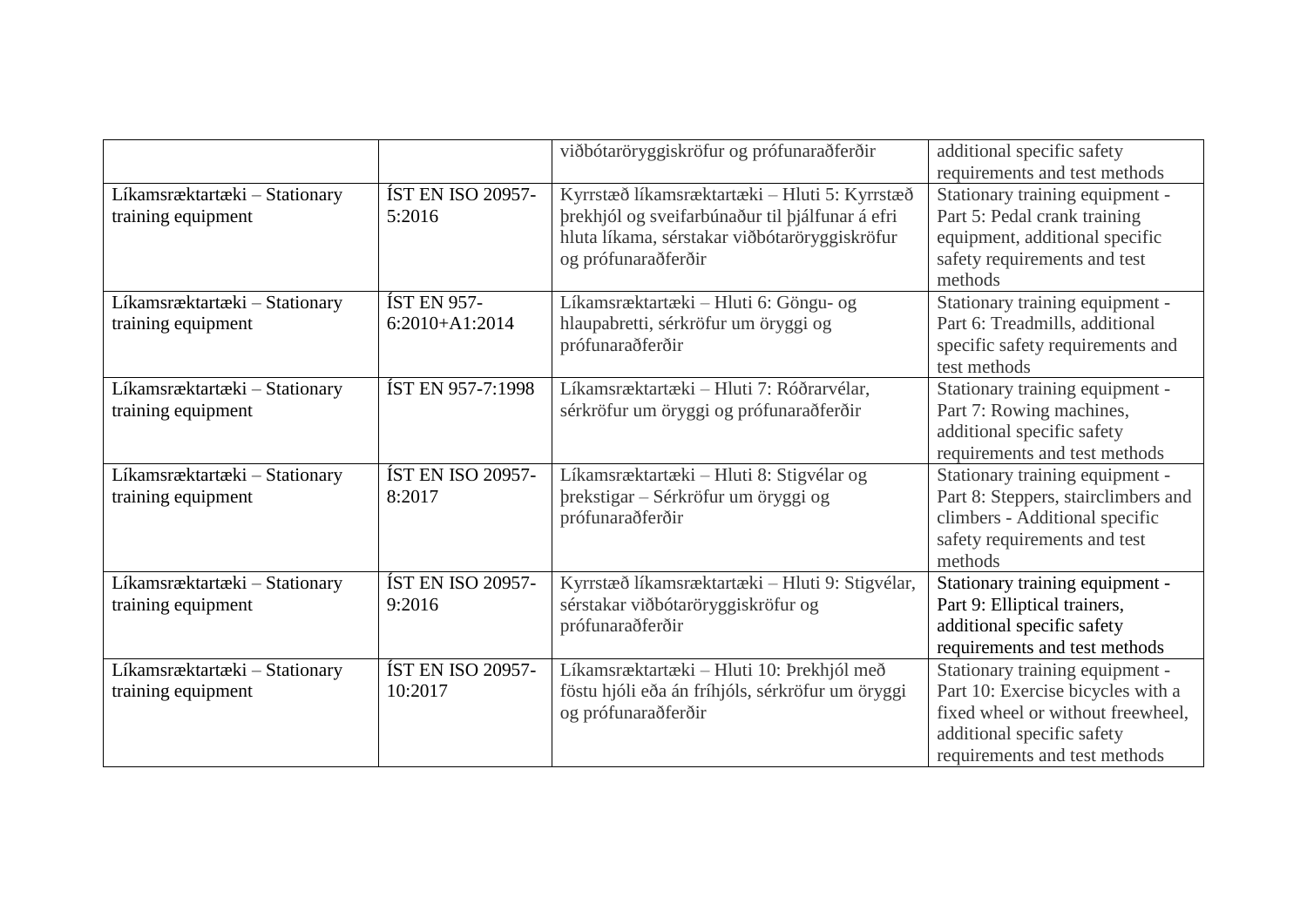| Tegund                | Númer staðals             | Íslenskt heiti                            | Enskt heiti                       |
|-----------------------|---------------------------|-------------------------------------------|-----------------------------------|
| $Húsgögn - Furniture$ |                           | Húsgögn - Beddar sem leggjast saman -     | Furniture - Foldaway beds -       |
|                       | <b>ÍST EN 1129-1:1995</b> | Öryggiskröfur og prófun                   | Safety requirements and testing - |
|                       |                           |                                           | Part 1: Safety requirements       |
| $Húsgögn - Furniture$ | <b>ÍST EN 1129-2:1995</b> | Húsgögn - Beddar sem leggjast saman -     | Furniture - Foldaway beds -       |
|                       |                           | Öryggiskröfur og prófun - 2. hluti:       | Safety requirements and testing - |
|                       |                           | Prófunaraðferðir                          | Part 2: Test methods              |
| $Húsgögn - Furniture$ | <b>ÍST EN 1130-1:1996</b> | Húsgögn - Ungbarnarúm og vöggur til       | Furniture - Cribs and cradles for |
|                       |                           | heimilisnota - 1. hluti: Öryggiskröfur    | domestic use - Part 1: Safety     |
|                       |                           |                                           | requirements                      |
| $Húsgögn - Furniture$ | <b>ÍST EN 1130-2:1996</b> | Húsgögn - Ungbarnarúm og vöggur til       | Furniture - Cribs and cradles for |
|                       |                           | heimilisnota - 2. hluti: Prófunaraðferðir | domestic use - Part 2: Test       |
|                       |                           |                                           | methods                           |

| Tegund                           | Númer staðals           | Íslenskt heiti                                | Enskt heiti                        |
|----------------------------------|-------------------------|-----------------------------------------------|------------------------------------|
| Barnavörur – Child care articles | <b>IST EN 1273:2005</b> | Barnavara og vara til nota við umönnun barna  | Child use and care articles – Baby |
|                                  |                         | $-$ göngugrindur $-$ Öryggiskröfur og         | walking frames - Safety            |
|                                  |                         | prófunaraðferðir                              | requirements and test methods      |
| Barnavörur – Child care articles | <b>IST EN 1466:2014</b> | Barnavara og vara til nota við umönnun barna  | Child care articles - Carry cots   |
|                                  |                         | $-$ burðarrúm og standur $-$ Öryggiskröfur og | and stands – Safety requirements   |
|                                  |                         | prófunaraðferðir                              | and tests methods                  |
| Barnavörur – Child care articles | <b>IST EN 1930:2011</b> | Barnavara og vara til að nota við umönnun     | Child use and care articles -      |
|                                  |                         | $barna - Öryggisskilrúm - Öryggiskröfur og$   | Safety barrier - Safety            |
|                                  |                         | prófunaraðferðir                              | requirements and test methods      |
| Barnavörur – Child care articles | IST EN 13209-1:2004     | Barnavara og vara til nota við umönnun barna  | Child use and care articles - Baby |
|                                  |                         | - Barnaburðarpokar - Öryggiskröfur og         | carriers - Safety requirements and |
|                                  |                         | prófunaraðferðir - Hluti 1: Bakburðarpokar    | test methods - Part 1: Framed      |
|                                  |                         | með grind                                     | back carriers                      |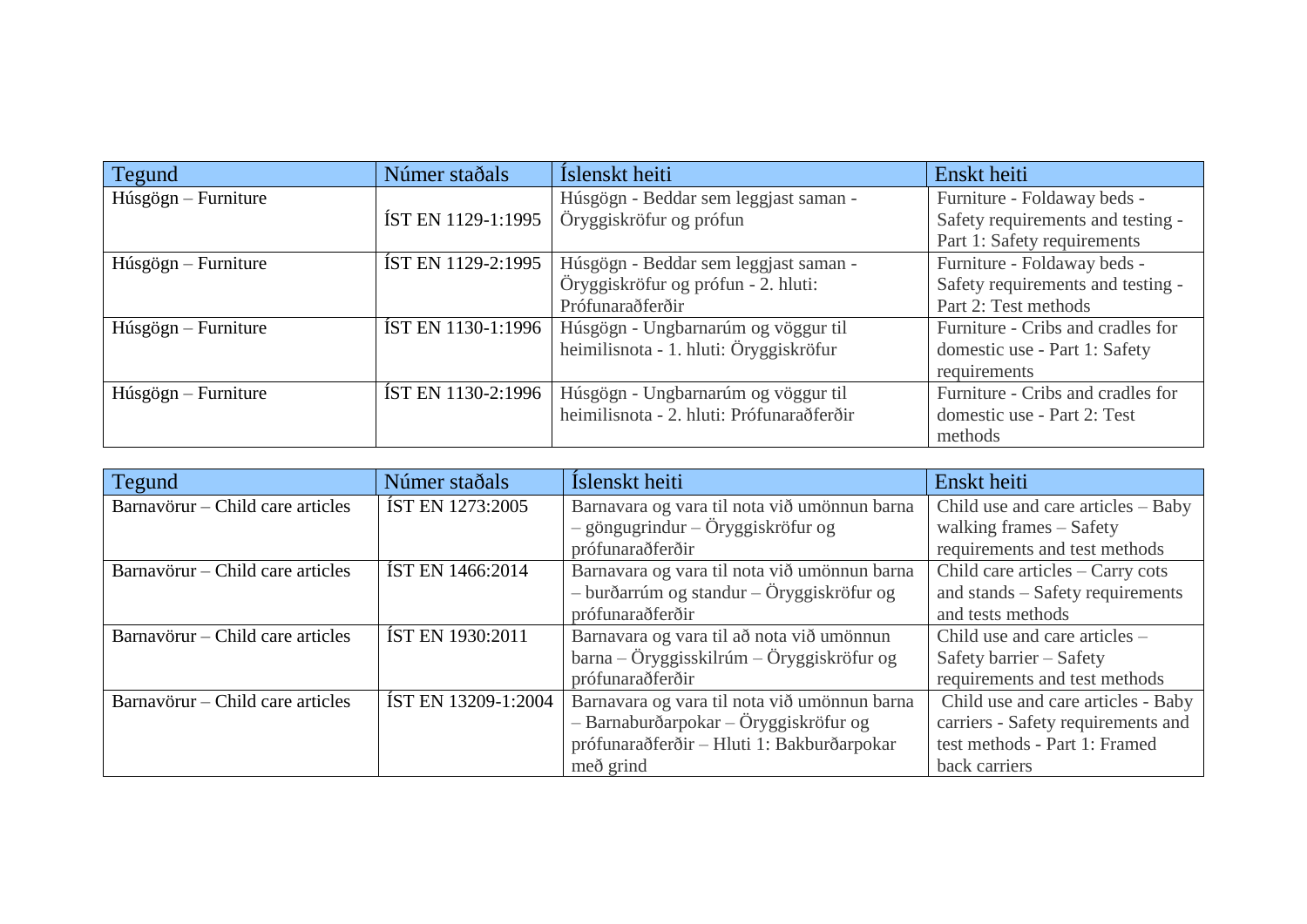| Barnavörur – Child care articles | IST EN 13209-2:2015        | Barnavara og vara til nota við umönnun barna   | Child use and care articles - Baby  |
|----------------------------------|----------------------------|------------------------------------------------|-------------------------------------|
|                                  |                            | - Barnaburðarpokar - Hluti 2:                  | carriers - Part 2: Soft carrier     |
|                                  |                            | Stoðgrindarlausir burðarpokar                  |                                     |
| Barnavörur – Child care articles | ÍST EN 14344:2004          | Barnavara og vara til nota við umönnun barna   | Child use and care articles - Child |
|                                  |                            | - Barnastólar á reiðhjól - Öryggiskröfur og    | seats for cycles - Safety           |
|                                  |                            | prófunaraðferðir                               | requirements and test methods       |
| Barnavörur – Child care articles | <b>ÍST EN 14350-1:2004</b> | Barnavara og vara til nota við umönnun barna   | Child use and care articles -       |
|                                  |                            | - Drykkjaráhöld - 1. hluti: Almennar og        | Drinking equipment - Part 1:        |
|                                  |                            | tæknilegar kröfur og prófanir                  | General and mechanical              |
|                                  |                            |                                                | requirements and tests              |
| Barnavörur – Child care articles | <b>IST EN</b>              | Hlutir til nota við barnaumönnun - Snuðkeðja   | Child care articles - Soother       |
|                                  | 12586:2007+A1:2011         | - Öryggiskröfur og prófunaraðferðir            | holder - Safety requirements and    |
|                                  |                            |                                                | test methods                        |
| Barnavörur – Child care articles | <b>ÍST EN 12221-</b>       | Barnavara og vara til að nota við umönnun      | Child use and care articles -       |
|                                  | 1:2008+A1:2013             | barna – Skiptiborð til heimilisnota – Hluti 1: | Changing unit for domestic use -    |
|                                  |                            | Öryggiskröfur                                  | Part 1: Safety requirements         |
| Barnavörur – Child care articles | <b>IST EN 12221-</b>       | Barnavara og vara til nota við umönnun barna   | Child use and care articles -       |
|                                  | $2:2008+A1:2013$           | - Skiptiborð til heimilisnota - Hluti 2:       | Changing unit for domestic use -    |
|                                  |                            | Prófunaraðferðir                               | Part 2: Test methods                |

| Tegund                                           | Númer staðals     | Islenskt heiti                                                                                                                      | Enskt heiti                                                                                                                                                    |
|--------------------------------------------------|-------------------|-------------------------------------------------------------------------------------------------------------------------------------|----------------------------------------------------------------------------------------------------------------------------------------------------------------|
| Barnaverndarvörur – Child<br>protective products | IST EN 16281:2013 | Barnaverndarvörur – Barnalæsingar á glugga<br>og svalahurðir sem neytendur setja sjálfir upp<br>– Öryggiskröfur og prófunaraðferðir | Child protective products $-$<br>Consumer fitted child resistant<br>locking devices for windows and<br>balcony doors – Safety<br>requirements and test methods |

| $\mathbf{m}$<br>egund                        | staoais                         | heiti                                                              | neiti                                  |
|----------------------------------------------|---------------------------------|--------------------------------------------------------------------|----------------------------------------|
| $\blacksquare$<br>Jothing<br><b>Fatnadur</b> | 14682<br>:2014<br>10 I<br>الأسد | $\cdot \cdot$<br>Bönd og reimar<br>-barnatatnaðar<br>Oryqg<br>J UC | Safety<br>clothing<br>children'<br>. വ |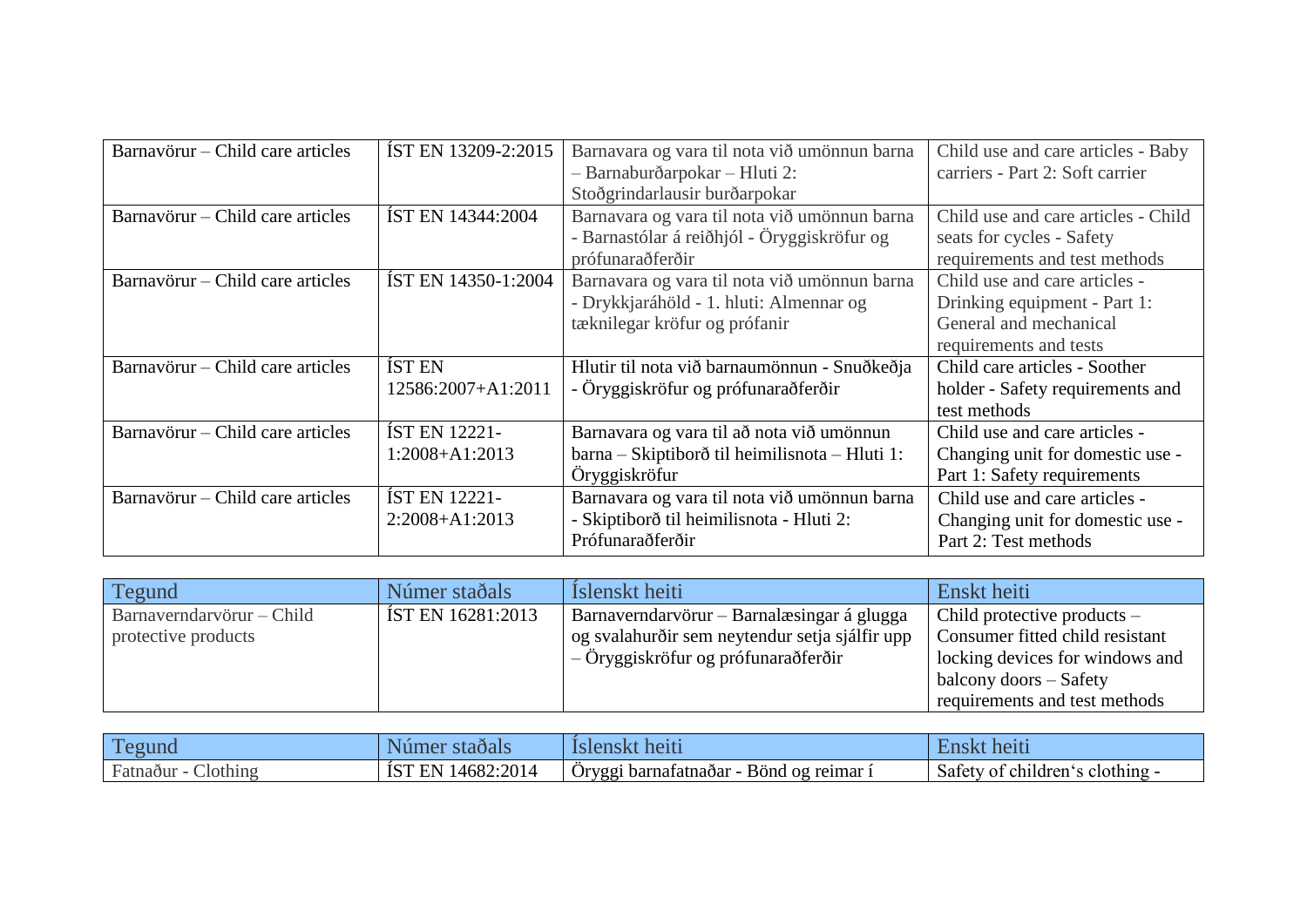|  | Forskriftir<br>barnafatnaði | Cords and drawstringstings on<br>children's clothing - |
|--|-----------------------------|--------------------------------------------------------|
|  |                             | Specifications                                         |

| Tegund                                         | Númer staðals            | Islenskt heiti                                                            | Enskt heiti                                                                               |
|------------------------------------------------|--------------------------|---------------------------------------------------------------------------|-------------------------------------------------------------------------------------------|
| Svifhlífarbúnaður - Paragliding<br>equipment   | <b>IST EN 1651:1999</b>  | Svifhlífarbúnaður - Belti - Öryggiskröfur og<br>styrkleikaprófanir        | Paragliding equipment -<br>Harnesses - Safety requirements<br>and streength tests         |
| Svifhlífarbúnaður $-$ Paragliding<br>equipment | <b>IST EN 12491:2001</b> | Svifhlífarbúnaður - Neyðarfallhlíf -<br>Öryggiskröfur og prófunaraðferðir | Paragliding equipment -<br>Emergency parachutes - Safety<br>requirements and test methods |

| Tegund                               | Númer staðals            | Íslenskt heiti                                  | Enskt heiti                          |
|--------------------------------------|--------------------------|-------------------------------------------------|--------------------------------------|
| Flotbúnaður til afþreyingarnota á    | <b>IST EN ISO 25649-</b> | Flotbúnaður til afþreyingarnota á vatni og í    | Floating leisure articles for use on |
| vatni og í vatni - Floating leisure  | 1:2017                   | vatni - Hluti 1: Flokkun, efni, almennar kröfur | and in the water - Part 1:           |
| articles for use on and in the water |                          | og prófunaraðferðir                             | Classification, materials, general   |
|                                      |                          |                                                 | requirements and test methods        |
| Flotbúnaður til afþreyingarnota á    | <b>IST EN ISO 25649-</b> | Flotbúnaður til afþreyingarnota á vatni og í    | Floating leisure articles for use on |
| vatni og í vatni - Floating leisure  | 2:2017                   | vatni – Hluti 2: Upplýsingar til neytenda       | and in the water - Part 2:           |
| articles for use on and in the water |                          |                                                 | Consumer information                 |
| Flotbúnaður til afþreyingarnota á    | <b>IST EN ISO 25649-</b> | Flotbúnaður til afþreyingarnota á vatni og í    | Floating leisure articles for use on |
| vatni og í vatni - Floating leisure  | 3:2017                   | vatni - Hluti 3: Búnaður í A-flokki, sérkröfur  | and in the water - Part 3:           |
| articles for use on and in the water |                          | um öryggi og prófunaraðferðir                   | Additional specific safety           |
|                                      |                          |                                                 | requirements and test methods for    |
|                                      |                          |                                                 | Class A devices                      |
| Flotbúnaður til afþreyingarnota á    | <b>IST EN ISO 25649-</b> | Flotbúnaður til afþreyingarnota á vatni og í    | Floating leisure articles for use on |
| vatni og í vatni - Floating leisure  | 4:2017                   | vatni - Hluti 4: Búnaður í B-flokki,            | and in the water - Part 4:           |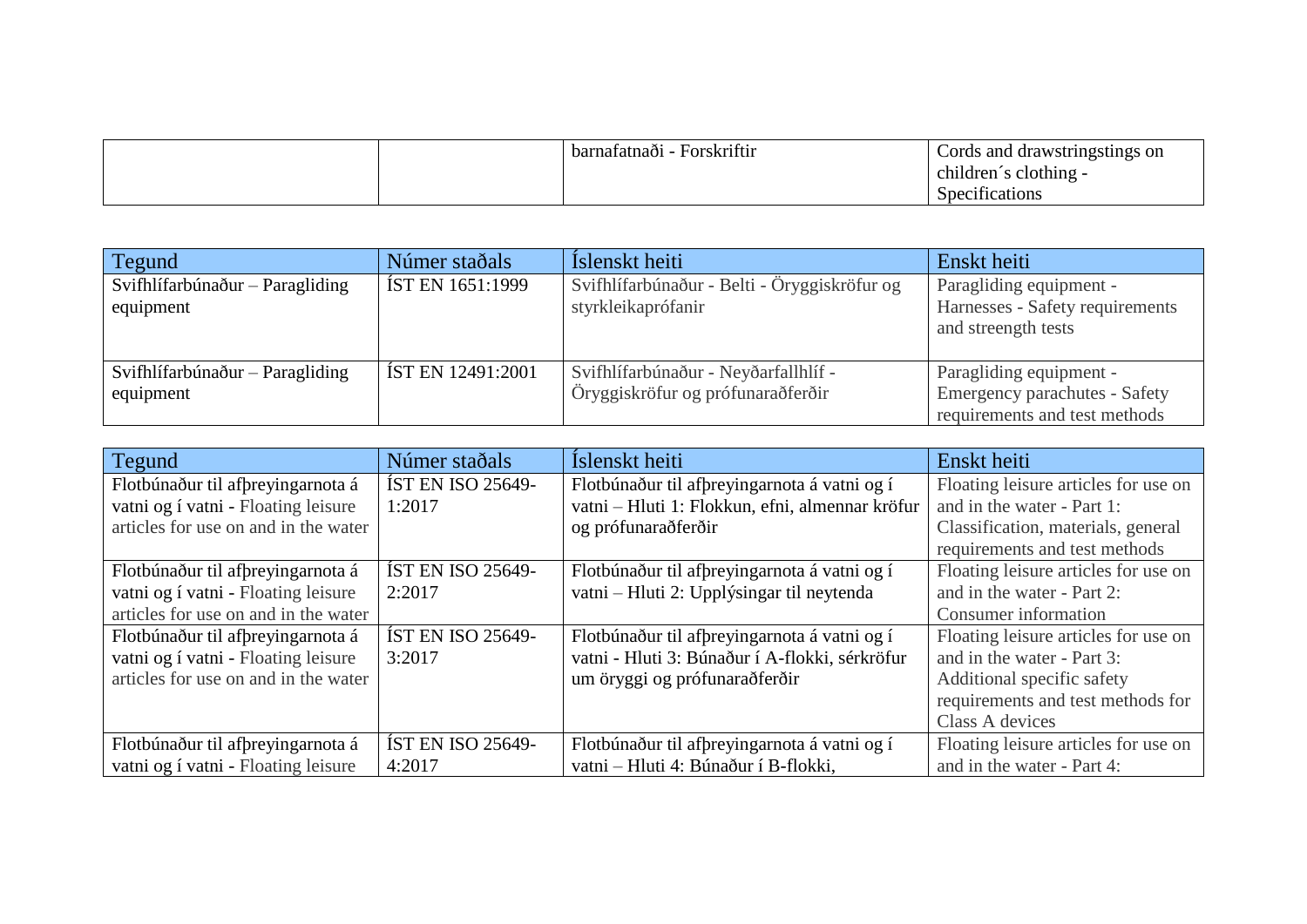| articles for use on and in the water |                          | viðbótarsérkröfur um öryggi og                 | Additional specific safety           |
|--------------------------------------|--------------------------|------------------------------------------------|--------------------------------------|
|                                      |                          | prófunaraðferðir                               | requirements and test methods for    |
|                                      |                          |                                                | Class B devices                      |
| Flotbúnaður til afþreyingarnota á    | <b>ÍST EN ISO 25649-</b> | Flotbúnaður til afþreyingarnota á vatni og í   | Floating leisure articles for use on |
| vatni og í vatni - Floating leisure  | 5:2017                   | vatni – Hluti 5: Búnaður í C-flokki, sérkröfur | and in the water - Part 5:           |
| articles for use on and in the water |                          | um öryggi og prófunaraðferðir                  | Additional specific safety           |
|                                      |                          |                                                | requirements and test methods for    |
|                                      |                          |                                                | Class C devices                      |
| Flotbúnaður til afþreyingarnota á    | <b>ÍST EN ISO 25649-</b> | Flotbúnaður til afþreyingarnota á vatni og í   | Floating leisure articles for use on |
| vatni og í vatni - Floating leisure  | 6:2017                   | vatni - Hluti 6: Búnaður í D-flokki, sérkröfur | and in the water - Part 6:           |
| articles for use on and in the water |                          | um öryggi og prófunaraðferðir                  | Additional specific safety           |
|                                      |                          |                                                | requirements and test methods for    |
|                                      |                          |                                                | Class D devices                      |
| Flotbúnaður til afþreyingarnota á    | <b>ÍST EN ISO 25649-</b> | Flotbúnaður til afþreyingarnota á vatni og í   | Floating leisure articles for use on |
| vatni og í vatni - Floating leisure  | 7:2017                   | vatni - Hluti 7: Búnaður í E-flokki, sérkröfur | and in the water - Part 7:           |
| articles for use on and in the water |                          | um öryggi og prófunaraðferðir                  | Additional specific safety           |
|                                      |                          |                                                | requirements and test methods for    |
|                                      |                          |                                                | class E devices                      |

| Tegund                    | Númer staðals     | Islenskt heiti                       | Enskt heiti                       |
|---------------------------|-------------------|--------------------------------------|-----------------------------------|
| Köfunarbúnaður $-$ Diving | ÍST EN 13319:2000 | Fylgibúnaður til nota við köfun -    | Diving accessories - Depth gauges |
| accessories               |                   | Dýptarmælar og samstæður dýptar- og  | and combined depth and time       |
|                           |                   | tímamæla - Virkni- og öryggiskröfur, | measuring devices - Functional    |
|                           |                   | prófunaraðferðir                     | and safety requirements, test     |
|                           |                   |                                      | methods                           |

| <b>Tegund</b>                                          | Númer staðals | Islenskt heiti                           | Enskt heiti                      |
|--------------------------------------------------------|---------------|------------------------------------------|----------------------------------|
| Búnaður fyrir hjólaskauta – Roller   ÍST EN 13899:2003 |               | Íþróttabúnaður á hjólum - Hjólaskautar - | Roller sports equipment - Roller |
| sport equipment                                        |               | Öryggiskröfur og prófunarað ferðir       | skates - Safety requirements and |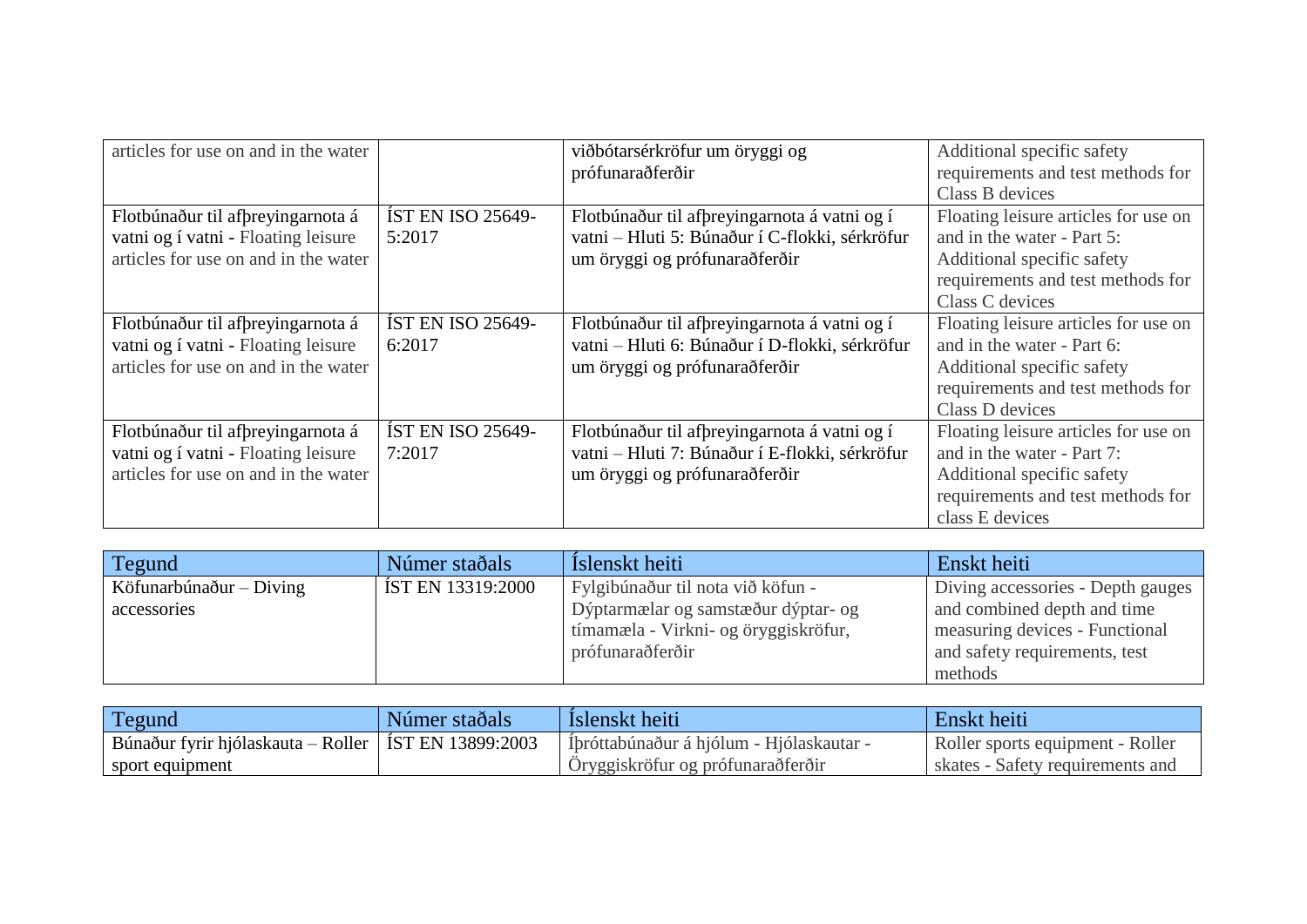| Tegund                     | Númer staðals     | Islenskt heiti                            | Enskt heiti                   |
|----------------------------|-------------------|-------------------------------------------|-------------------------------|
| Skrautbúnaður – Decorative | IST EN 14059:2002 | Olíulampar til skrauts - Oryggiskröfur og | Decorative oil lamps - Safety |
| lamps                      |                   | prófunaraðferðir                          | requirements and test methods |

| Tegund                           | Númer staðals       | Islenskt heiti                                | Enskt heiti                      |
|----------------------------------|---------------------|-----------------------------------------------|----------------------------------|
| Utihúsgögn $-$ Outdoor furniture | [ ÍST EN 581-1:2006 | Utihúsgögn - Stólar og borð til útilegu-,     | Outdoor furniture - Seating and  |
|                                  |                     | heimilis- og atvinnunota - 1. hluti: Almennar | tables for camping, domestic and |
|                                  |                     | öryggiskröfur                                 | contract use - Part 1: General   |
|                                  |                     |                                               | safety requirements              |

| Tegund                        | Númer staðals      | Íslenskt heiti                               | Enskt heiti                         |
|-------------------------------|--------------------|----------------------------------------------|-------------------------------------|
| Reiðhjól – Bicycles           | EN ISO 4210-1:2014 | Reiðhjól - Öryggiskröfur varðandi reiðhjól - | Cycles - Safety requirements for    |
|                               |                    | Hluti 1: Íðorð og skilgreiningar             | bicycles - Part 1: Terms and        |
|                               |                    |                                              | definitions                         |
| $Rei\delta\h$ hjól – Bicycles | EN ISO 4210-2:2015 | Reiðhjól - Öryggiskröfur varðandi reiðhjól - | Cycles - Safety requirements for    |
|                               |                    | Hluti 2: Kröfur varðandi borgar-, torfæru-,  | bicycles - Part 2: Requirements     |
|                               |                    | ungmenna-, fjalla- og hraðakeppnisreiðhjól   | for city and trekking, young adult, |
|                               |                    |                                              | mountain and racing bicycles        |
| $Rei\delta\h$ hjól – Bicycles | EN ISO 4210-3:2014 | Reiðhjól - Öryggiskröfur varðandi reiðhjól - | Cycles - Safety requirements for    |
|                               |                    | Hluti 3: Sameiginlegar prófunaraðferðir      | bicycles - Part 3: Common test      |
|                               |                    |                                              | methods                             |
| $Rei\delta\h$ hjól – Bicycles | EN ISO 4210-4:2014 | Reiðhjól - Öryggiskröfur varðandi reiðhjól - | Cycles - Safety requirements for    |
|                               |                    | Hluti 4: Aðferðir við hemlunarprófun         | bicycles - Part 4: Braking test     |
|                               |                    |                                              | methods                             |
| $Rei\delta\h$ hjól – Bicycles | EN ISO 4210-5:2014 | Reiðhjól - Öryggiskröfur varðandi reiðhjól - | Cycles - Safety requirements for    |
|                               |                    | Hluti 5: Aðferðir við stýringarprófun        | bicycles - Part 5: Steering test    |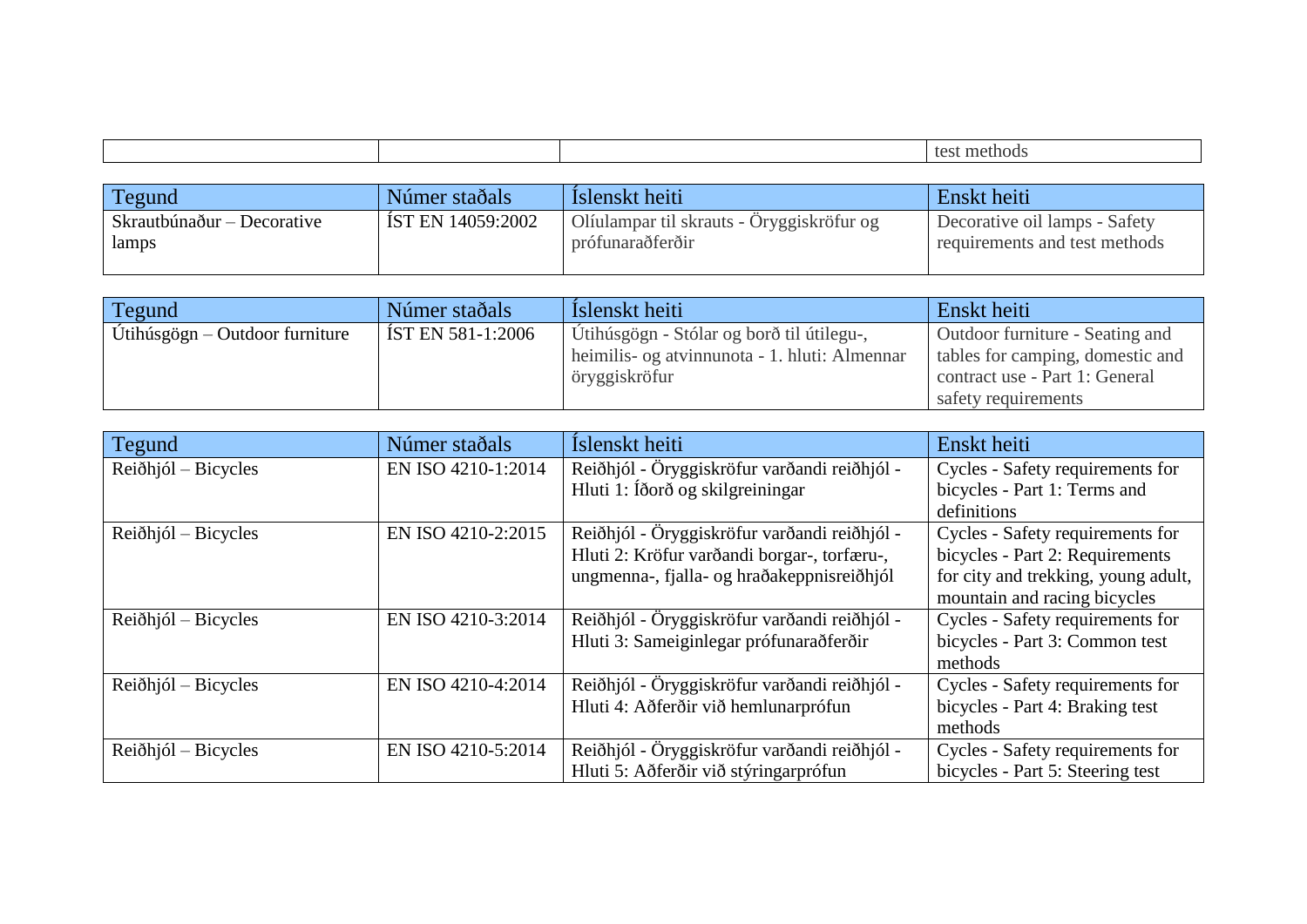|                               |                         |                                                | methods                            |
|-------------------------------|-------------------------|------------------------------------------------|------------------------------------|
| $Rei\delta\h$ hjól – Bicycles | EN ISO 4210-6:2015      | Reiðhjól - Öryggiskröfur varðandi reiðhjól -   | Cycles - Safety requirements for   |
|                               |                         | Hluti 6: Aðferðir við prófun á grind og gaffli | bicycles - Part 6: Frame and fork  |
|                               |                         |                                                | test methods                       |
| $Rei\delta\h$ hjól – Bicycles | EN ISO 4210-7:2014      | Reiðhjól - Öryggiskröfur varðandi reiðhjól -   | Cycles - Safety requirements for   |
|                               |                         | Hluti 7: Aðferðir við prófun á hjólum og       | bicycles - Part 7: Wheels and rims |
|                               |                         | gjörðum                                        | test methods                       |
| Reiðhjól – Bicycles           | EN ISO 4210-8:2014      | Reiðhjól - Öryggiskröfur varðandi reiðhjól -   | Cycles - Safety requirements for   |
|                               |                         | Hluti 8: Aðferðir við prófun á pedölum og      | bicycles - Part 8: Pedal and drive |
|                               |                         | drifi                                          | system test methods                |
| $Rei\delta\h$ hjól – Bicycles | EN ISO 4210-9:2014      | Reiðhjól - Öryggiskröfur varðandi reiðhjól -   | Cycles - Safety requirements for   |
| $Rei\delta\h$ hjól – Bicycles |                         | Hluti 9: Aðferðir við prófun á hnökkum og      | bicycles - Part 9: Saddles and     |
|                               |                         | hnakkrörum                                     | seat-post test methods             |
| $Rei\delta\h$ hjól – Bicycles | IST EN 11243:2016       | Reiðhjól – Bögglaberar fyrir reiðhjól - Kröfur | Cycles - Luggage carriers for      |
|                               |                         | og prófunaraðferðir                            | bicycles — Requirements and test   |
|                               |                         |                                                | methods (ISO 11243:2016)           |
| Reiðhjól – Bicycles           | <b>ÍST EN 8098:2014</b> | Reiðhjól - Öryggiskröfur varðandi reiðhjól     | Cycles - Safety requirements for   |
|                               |                         | fyrir ung börn                                 | bicycles for young children        |

| Tegund                 | Númer staðals            | Islenskt heiti                               | Enskt heiti                        |
|------------------------|--------------------------|----------------------------------------------|------------------------------------|
| Kveikjarar $-$ Lighter | IST EN ISO               | Kveikjarar – Öryggisákvæði                   | Lighters - Safety specification    |
|                        | 9994:2006                |                                              |                                    |
| Kveikjarar – Lighter   | <b>IST EN 13869:2016</b> | Kveikjarar - Barnalæsingar fyrir kveikjara - | Lighters - Child-resistance for    |
|                        |                          | Öryggiskröfur og prófunaraðferðir            | lighters - Safety requirements and |
|                        |                          |                                              | test methods                       |

| Tegund                  | Númer staðals     | Islenskt heiti                            | Enskt heiti                    |
|-------------------------|-------------------|-------------------------------------------|--------------------------------|
| Vindlingar - Cigarettes | IST EN 16156:2010 | Vindlingar - Mat á kviknunareiginleikum - | Cigarettes - Assessment of the |
|                         |                   | Oryggiskrafa                              | ignition propensity - Safety   |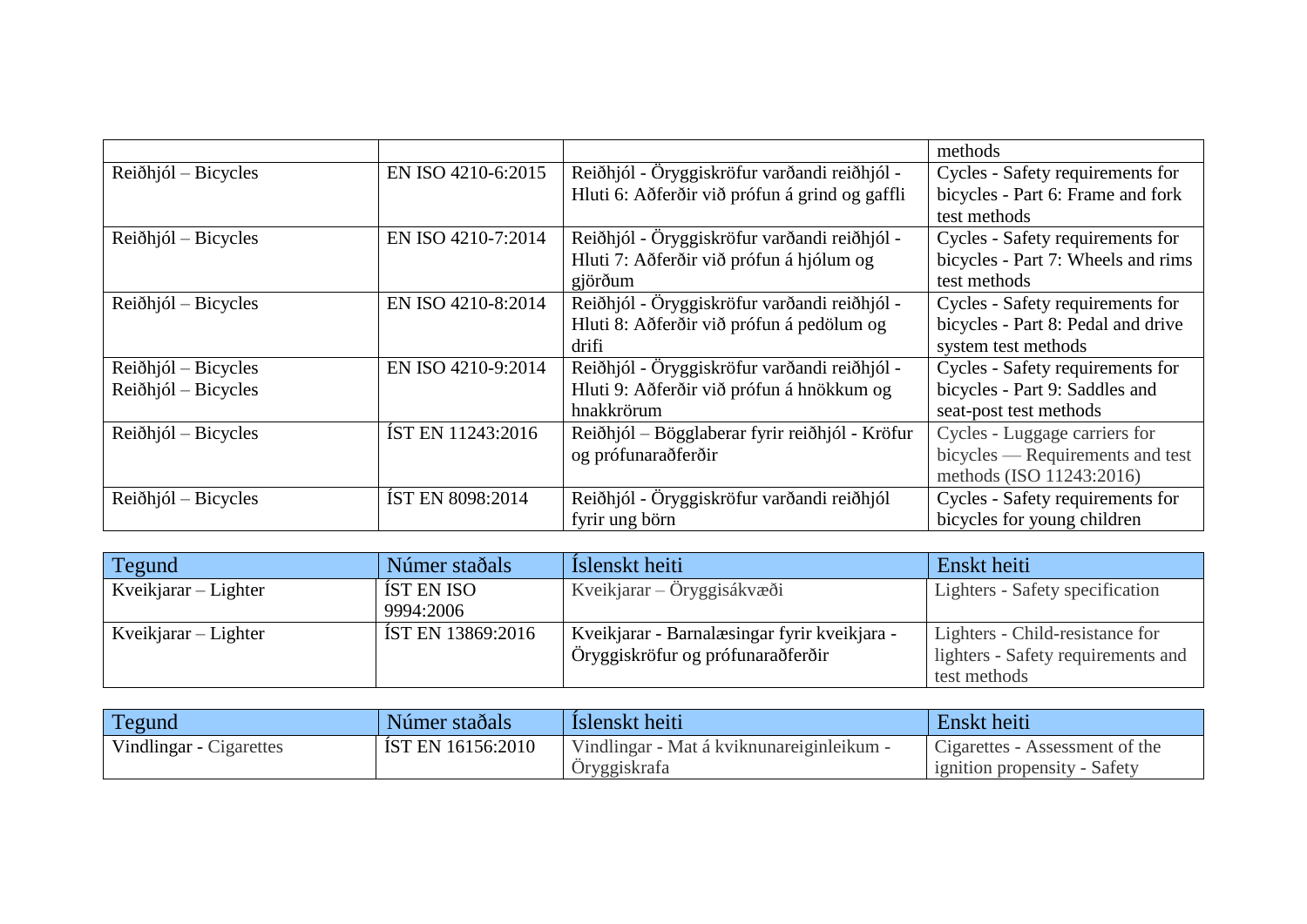|  | чісні<br>. |
|--|------------|
|  |            |

| Tegund                            | Númer staðals | Islenskt heiti                         | Enskt heiti                        |
|-----------------------------------|---------------|----------------------------------------|------------------------------------|
| Staðlaðar prófunaraðferðir til að | ÍST EN ISO    | Staðlaðar prófunaraðferðir til að meta | Standard test method for assessing |
| meta kviknunareiginleika          | 12863:2010    | kviknunareiginleika vindlinga. (ISO    | the ignition propensity of         |
| vindlinga - Standard test method  |               | 12863:2010)                            | cigarettes (ISO $12863:2010$ )     |
| for assessing the ignition        |               | EN ISO 12863:2010/A1:2016              | EN ISO 12863:2010/A1:2016          |
| propensity of cigarettes          |               |                                        |                                    |

| Tegund                           | Númer staðals            | Íslenskt heiti                               | Enskt heiti                       |
|----------------------------------|--------------------------|----------------------------------------------|-----------------------------------|
| Gluggatjöld til nota innanhúss - | <b>ÍST EN 16433:2014</b> | Gluggatjöld til nota innanhúss - Varnir gegn | Internal blinds - Protection from |
| Internal blinds                  |                          | hengingarhættu - Prófunaraðferðir            | strangulation hazards - Test      |
|                                  |                          |                                              | methods                           |
| Gluggatjöld til nota innanhúss - | IST EN 16434:2014        | Gluggatjöld til nota innanhúss - Varnir gegn | Internal blinds - Protection from |
| Internal blinds                  |                          | hengingarhættu - Kröfur og prófunaraðferðir  | strangulation hazards -           |
|                                  |                          | öryggisbúnaðar                               | Requirements and Test methods     |
|                                  |                          |                                              | for safety devices                |
| Gluggatjöld til nota innanhúss - | <b>ÍST EN</b>            | Gluggatjöld til nota innanhúss -             | Internal blinds - Performance     |
| Internal blinds                  | 13120:2009+A1:2014       | Nothæfiskröfur, þ.m.t. um öryggi             | requirements including safety     |

| Tegund                                             | Númer staðals | Islenskt heiti                  | Enskt heiti                   |
|----------------------------------------------------|---------------|---------------------------------|-------------------------------|
| Hljóð- og myndbúnaður og ámóta   IST EN 60065:2014 |               | Hljóð- og myndbúnaður og ámóta  | Audio, video and similar      |
| rafeindabúnaður - Audio, video                     |               | rafeindabúnaður - Öryggiskröfur | electronic apparatus - Safety |
| and similar electronic apparatus                   |               |                                 | requirements                  |

| $\overline{ }$                                                 | stadals                                                              | lslenski                                                                          | heit                                                      |
|----------------------------------------------------------------|----------------------------------------------------------------------|-----------------------------------------------------------------------------------|-----------------------------------------------------------|
| Tegund                                                         | Numei                                                                | heiti                                                                             | ±nskt                                                     |
| $\bullet$ $\bullet$<br>/singatæknibúnaður<br>Jppl <sup>r</sup> | 2006<br>$\sim$ $\sim$ $\sim$ $\sim$<br>-~-<br>. בו ורי<br>609<br>. . | $\bullet$ $\bullet$<br>Jpplý′<br>hluti<br>- vsingatæknibúnaður -<br><b>Orvggi</b> | pment<br>rorm<br>chno<br>, equir<br>Info<br>nation<br>,,, |